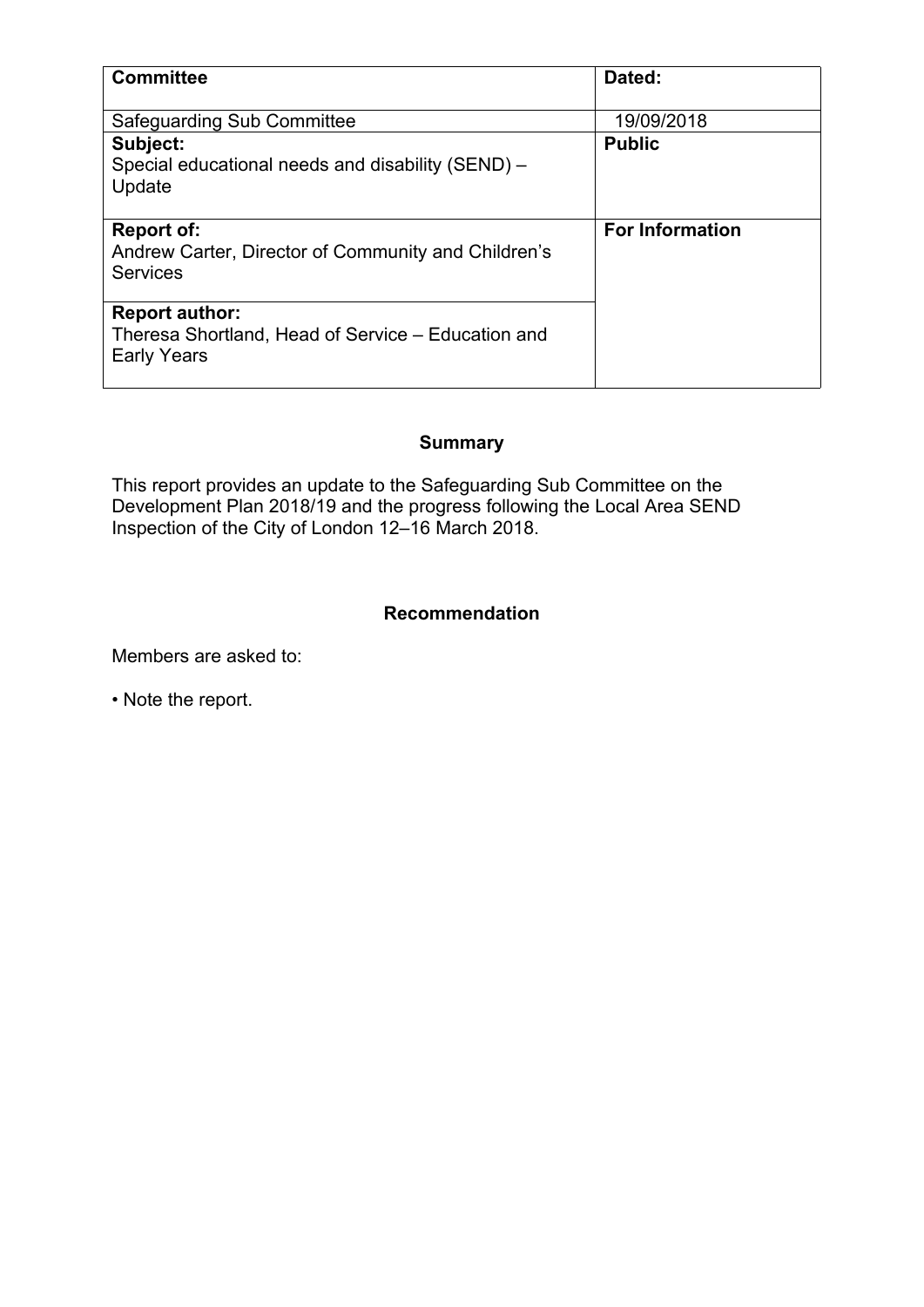### **Main Report**

#### **Background**

1. The City of London local area was inspected under section 20 of the Children Act 2004 from 12 March 2018 to 16 March 2018. The inspection provided an independent external evaluation of how well the City of London local area carries out its statutory duties in relation to children and young people with special educational needs and disabilities to support their development.

2. Ofsted published the inspection findings in a letter on 19 May 2018, setting out briefly the context of the inspection, the evidence gathered, strengths and weaknesses and areas recommended for improvement for the local area. The inspection was timely and happened as the outcomes of the first year of the three-year strategy were being reviewed. This report provides an update on progress of the work on SEND in the local area since March 2018.

### **SEND Strategy 2017–2020**

3. In February 2018, the SEND local area self-evaluation form (SEF) was reviewed to record the progress during the first year. The SEF identified the main areas for development in 2018/19. The SEND Improvement Action Plan for 2018/19 includes the identified areas for development, the recommendations from the Ofsted and Care Quality Commission (CQC) Joint Local Area SEND Inspection and reflects the ambition of the City of London Corporation to continue to improve the services and outcomes for children and young people with SEND.

4. The priorities for development in the next year are to:

- continue to drive a high level of ambition for excellent outcomes for children and young people with SEND and their families within all Corporation and partners' systems and structures
- increase the level of challenge from the SEND Programme Board and the focus on outcomes for children and young people with SEND
- increase the participation of children, young people and families in coproduction so that their voices are integral and impact on the quality and delivery of commissioned services
- work with families, City organisations and/or charities to develop new short breaks and social and learning opportunities for children and young people with SEND, particularly young people in the 14 to 25 years age group
- ensure that commissioning arrangements reflect and meet the needs of City of London children and young people with SEND and develop ways to inform the joint commissioning of services and the monitoring of contracts for children and young people and their families
- develop an effective system to evaluate outcomes that will inform our commissioning and strategic planning, oversight and scrutiny
- improve co-ordination of personal budgets across agencies, and develop the market of services from the public, charity and commercial sectors to offer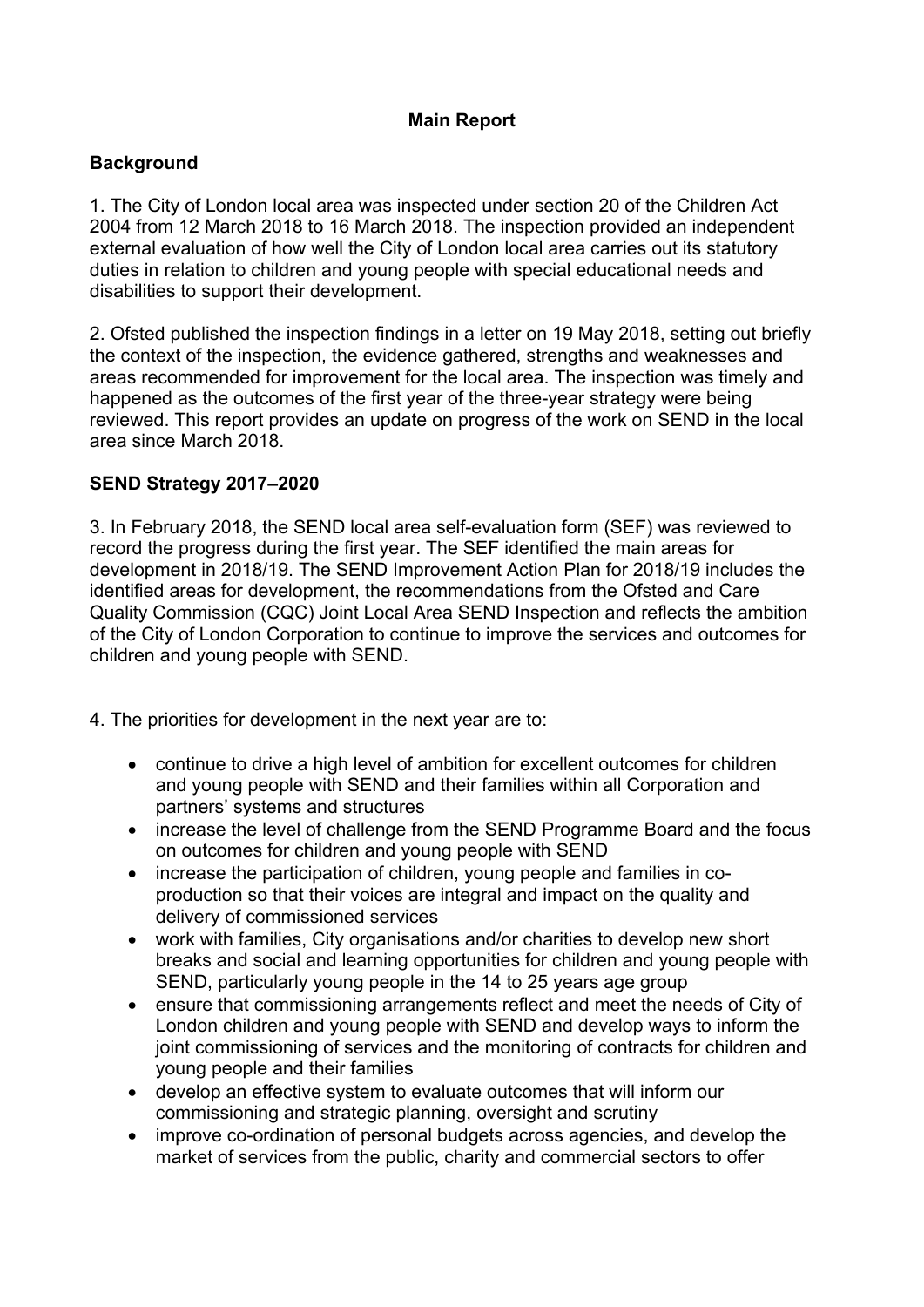parents and young people greater choice and control over delivery of provision in Education, Health and Care (EHC) plans

- develop closer relationships, including data-sharing protocols, with the Early Years settings, schools and colleges outside the City of London local area and in the independent school sector where children and young people with SEND who are resident in the City are educated
- increase Education, Health and Early Help joint working through the multiagency referral process to create more effective pathways and services for children and young people with SEND
- develop a systematic, comprehensive Children's Centre offer for young children age 5 years and under, and their families
- develop plans for post-16 and post-19 progressions and exit pathways so that, when children and young people are transitioning into adulthood, their access to training, employment and independent living is facilitated
- develop links with available resources to support employment and training and to ensure that action pathways are in place to work towards increased employability and improved employment levels
- improve the arrangements for collecting and sharing information about the outcomes and achievement of children and young people, as well as information that relates to their attendance, exclusions and achievement.

### **Update on progress**

5. The National Parent Carer Forum has been working with parents and carers from the City to establish an independent City Parent Carer Forum. In June, the SEND team and the City Parent Carer Forum arranged a joint meeting with SEND families and the City Parent Carer Forum was formally launched. A representative from the City Parent Carer Forum co-chairs the SEND Programme Board with the Assistant Director-People Servivces.

6. The Tower Hamlets SEND Information Advice and Support Service (SENDIASS) has provided an independent, impartial advice and information service to City parents for several years. Although over this time the numbers of families using the service have been small, the City does need an identifiable service with a dedicated resource that provides independent and impartial advice to parents and young people, as this is a statutory obligation.

7. The inspection in March 2018 identified the need to develop and raise the profile of access to good-quality information and advice for parents and young people. The report indicated that, although the Tower Hamlets SENDIASS is meeting the needs of parents based in the City, there is a need to enhance the service available. Since the inspection, the SEND team have worked with Tower Hamlets SENDIASS and submitted a joint application for funding to the Council for Disabled Children. The application for funding was to secure the costs for a part-time post dedicated to the City local area. The funding application was successful in securing £20,000 to cover the cost of a part-time worker for 20 hours a week.

8. It is essential that this service has an independent identity and provides an impartial service to users. Therefore, the post will be based with the Tower Hamlets SENDIASS and will be managed as part of their organisation. A job description has been agreed and the recruitment process is underway. A joint contractual agreement between Tower Hamlets SENDIASS and the City of London will be secured. This will ensure that